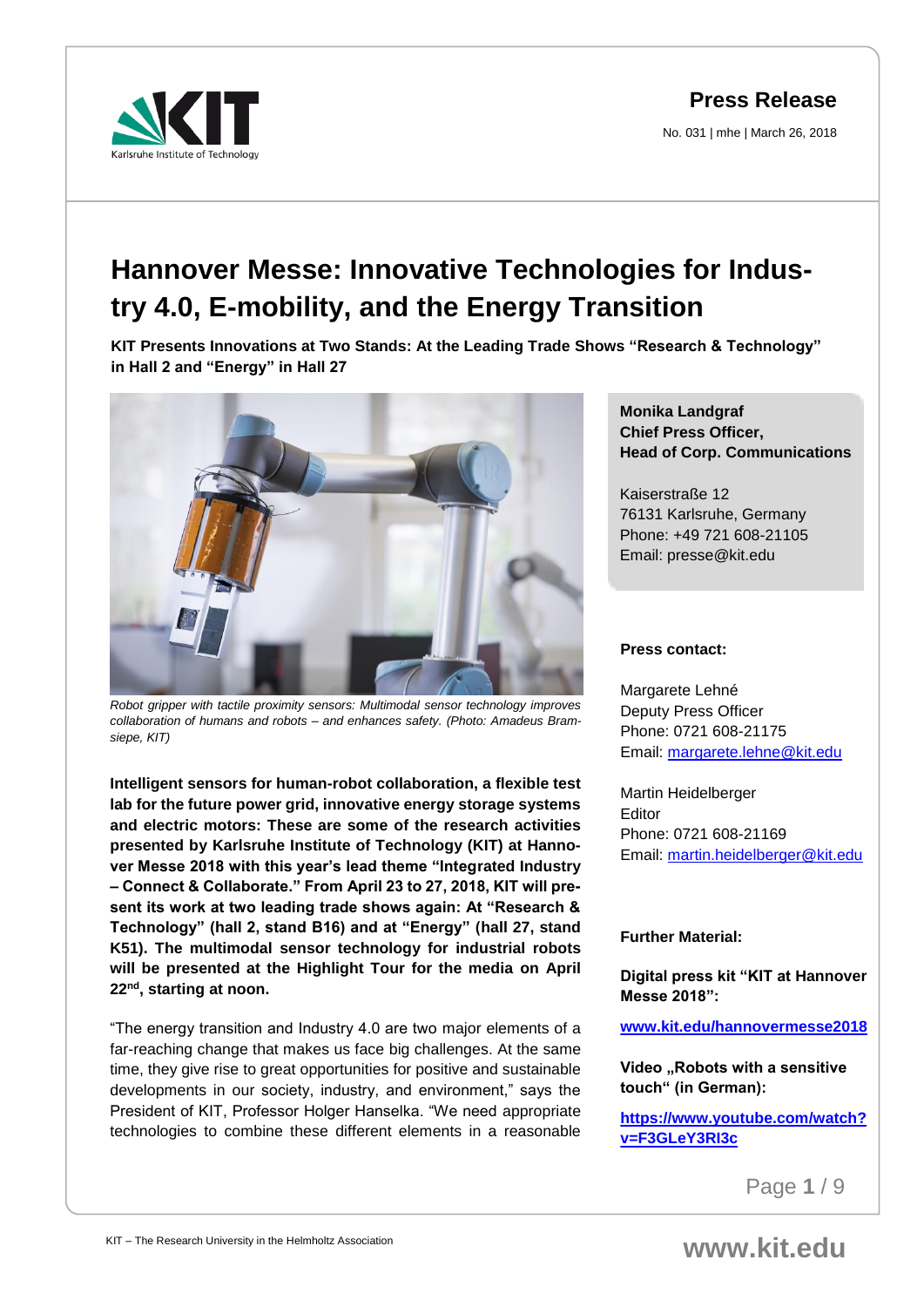**Press Release** No. 031 | mhe | March 26, 2018



way. Development and introduction of these technologies require close collaboration of science and industry. I am very happy that KIT – The Research University in the Helmholtz Association will present its innovations at two big stands at Hannover Messe again: innovative processes and technologies for industrial production will be displayed at the leading trade show "Research & Technology." Future-oriented solutions for energy supply will be presented at the leading trade show 'Energy.'"

**Information on the stands and exhibits of KIT at Hannover Messe 2018 is also given in our digital press kit: [www.kit.edu/hannover](http://www.kit.edu/hannovermesse2018)[messe2018](http://www.kit.edu/hannovermesse2018)**

## **KIT in Hall 2, B16 – "Research and Technology"**

#### **CTPS: Multimodal Sensor Technology for Industrial Robots**

Intelligent robots perceive their environment and react to it. For this, they need sensors that simultaneously detect different physical events. However, sensors that have been applied in arms and grippers of robots so far are mostly limited to one function: They perceive movements either by an approaching object or by contact in the form of pressure. KIT researchers have developed multimodal sensors that detect both simultaneously and, thus, ideally complement optical systems, such as cameras. With such capacitive tactile proximity sensors (CTPS), flexibility and agility of automated industrial production can be increased considerably, safety is enhanced. The sensors are able to detect approaching persons even when cameras are hidden or affected by unfavorable light conditions. As soon as a predefined safety distance is exceeded, they trigger warnings or reduce the speed of the robot. Hence, the CTPS can make an important contribution to safe human-robot collaboration when humans and robots work on the same workpiece at the same time.

The multimodal sensor technology for industrial robots will be presented at the Highlight Tour for the media on April 22nd, starting at noon.

#### **ProLemo: Production Technologies for Lightweight Motors**

Existing electric motors of high performance are optimized for driving machines and plants, which is why their development, construction, and production focus on fatigue strength and service life. Size, efficiency, and weight often play a minor role only. Hence, these motors mostly are too heavy, too large, and too expensive for use in vehicles. Within the ProLemo cooperation project, engineers developed new



*Video "Robots with a sensitive touch" (in German)": [https://www.y](https://www.youtube.com/watch?v=F3GLeY3RI3c)[outube.com/watch?v=F3GLeY3RI3c](https://www.youtube.com/watch?v=F3GLeY3RI3c) (Source: KIT)* 



*Setup of the lightweight motor, whose weight is reduced by about 20% compared to a reference motor of the same performance class. (Graphics: ProLemo)*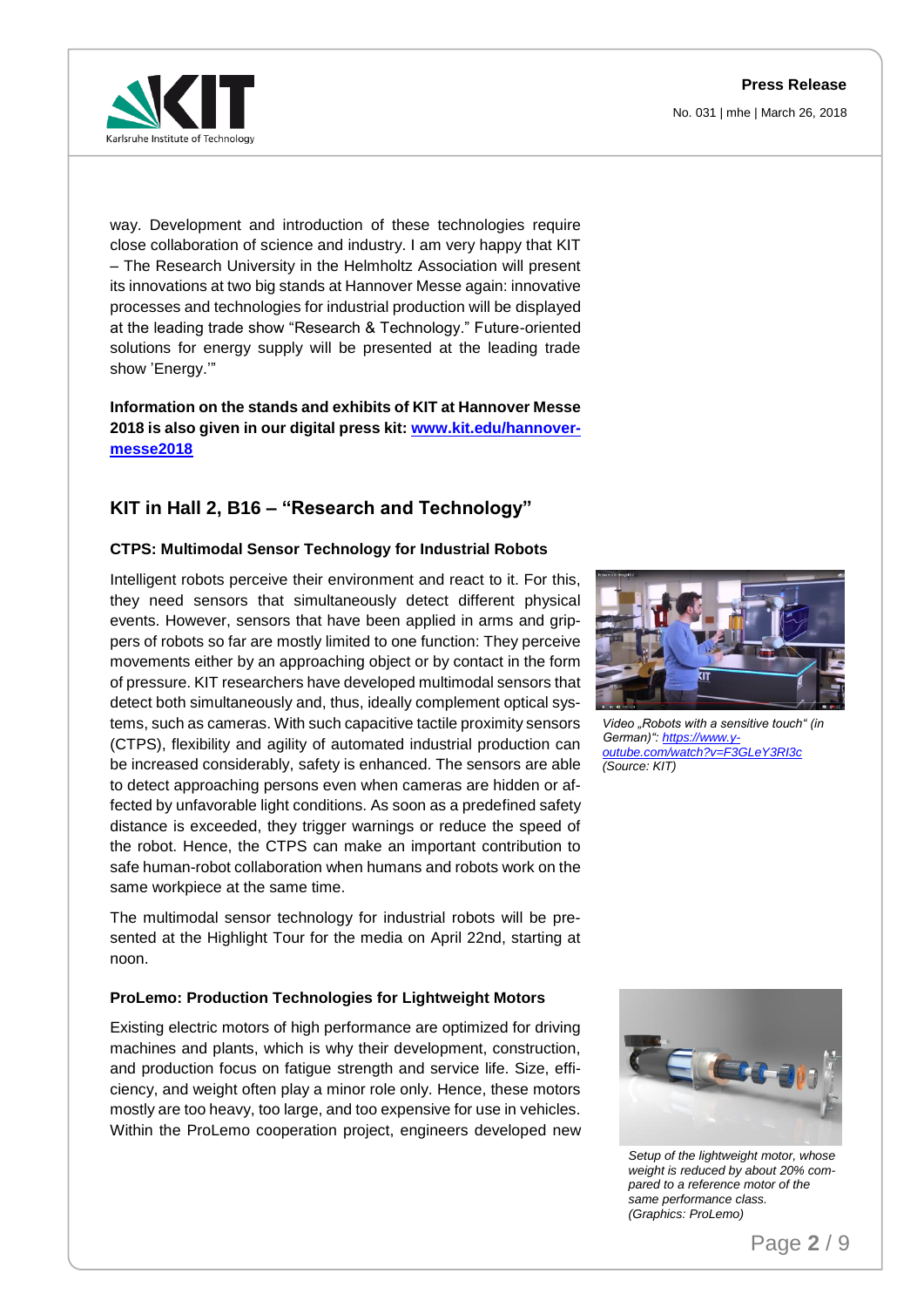No. 031 | mhe | March 26, 2018



production technologies for lightweight electric motors and use lightweight construction materials (fiber-reinforced composites, soft magnetic composites). Moreover, they optimized the automatic copper winding process for reaching a high degree of filling. The motor developed by engineers of KIT in cooperation with industry partners is 20% lighter than a reference motor of the same performance class.

#### **Research 4.0: Virtual Atomization Test Rig for Fully Digital Flow Experiments**

Flow of fluids and gases plays an important role in a number of industrial processes, an example being gasoline or diesel injection into combustion engines that decisively influences the formation of environmentally hazardous nitrogen oxides and soot. Computer-aided systems for flow simulation are applied to determine optimum flow for certain applications. In case of multi-phase flows, however, conventional methods reach their limits. Researchers of KIT have developed a simulation method based on smoothed particle hydrodynamics, a numerical method: Fluids and gases are divided into mass parcels, called particles, that move according to the laws of fluid mechanics. Flow fields can be simulated true to reality by the movement and interaction of these individual particles. Based on this approach, the researchers have developed a virtual test rig that covers all important steps of flow simulation, from preprocessing of the CAD data to flow computation to visualization. Apart from conventional animation technologies, virtual reality is used to analyze simulation results from all perspectives and to interact with them.

#### **IPEK-PTP: Automatic Power Tool Test Lab for Analysis and Modeling of User Influence on Power Tools**

As it is difficult to reproduce the interaction of user, power tools, such as drilling machines, and the surface to be machined in test series, tests during the development of new power tools are very complex and expensive. At the Power Tool Test Lab of KIT, these complex interactions can be studied. The core component is the automatic power tool test rig that combines an industrial robot with a mechanical hand-arm model. The robot reproduces active movements of the user, while the hand-arm model simulates the passive influence of the human locomotive system. The tests reduce the scattering of experimental data compared to manual tests as well as the test staff's exposure to vibrations, noise, and dust. Other components of the Power Tool Test Lab are a user interaction test rig to study vibration properties of the user and the flexible surface positioning system, by means of which the power tools can be tested on various surfaces and with various spatial orientations.



*Analysis of an atomized fluid with VR glasses at the virtual test rig. (Photo: KIT)*



*The Power Tool Test Lab allows for reproducible test conditions in product development. (Photo: IPEK, KIT)*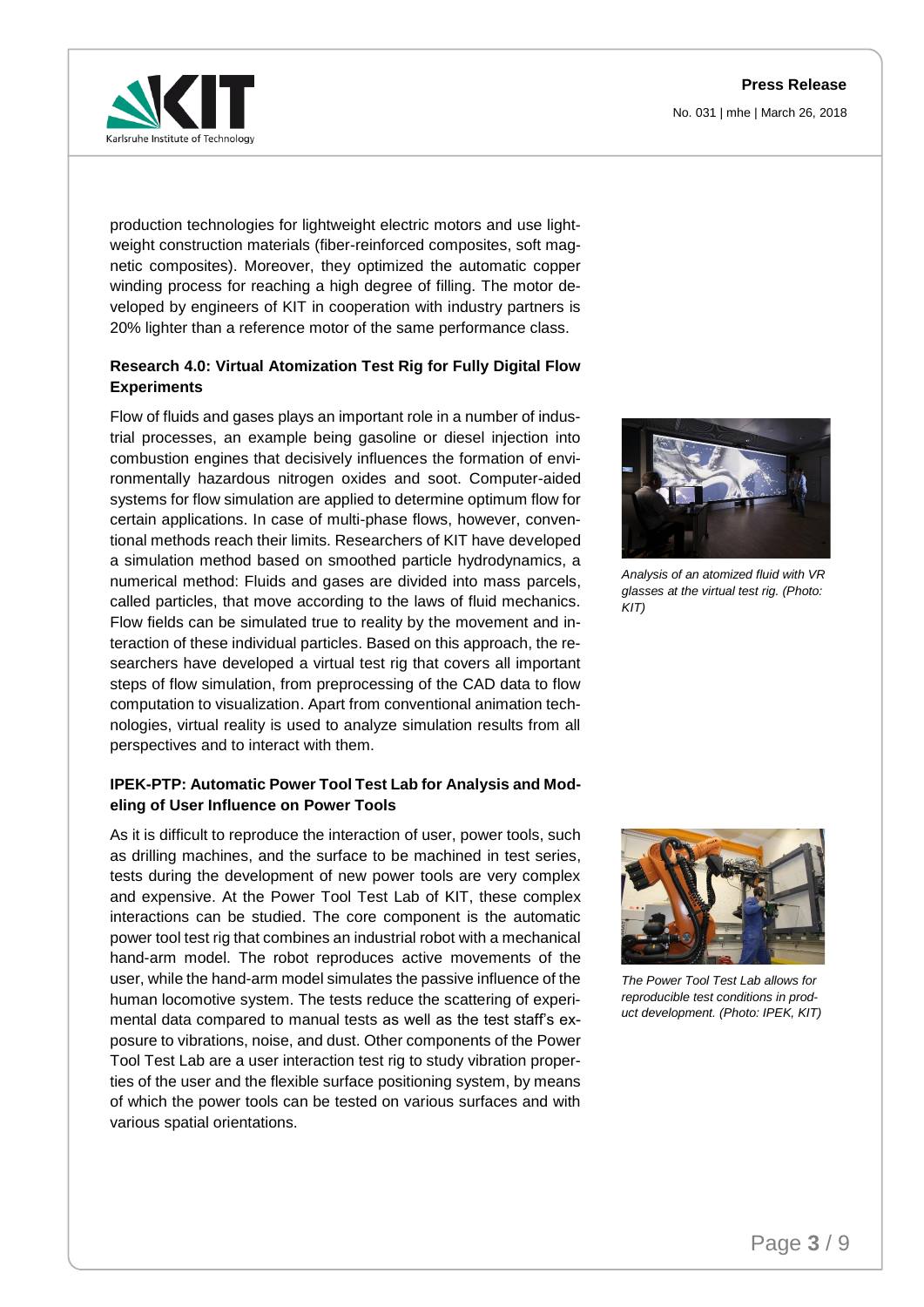



#### **IPEK-sCiL: Power-scaled Testing of Prototypes**

Product developers, also of e.g. power tools, frequently use product series to reuse components with the same function, but other dimensions and sizes in products of various power classes. Often, however, the prototypes available for product tests have a mechanical loadability that does not exactly correspond to that of the real components in the series product. Engineers of KIT have developed the IPEKscaled-Components-in-the-Loop approach (IPEK-sCiL), i.e. a method, by means of which prototypes can be integrated in a power test rig and operated in a power-scaled manner. In this way, interactions of existing system components with a virtually integrated physical prototype can be simulated in the test rig. This approach enables early assessment of a complete system, e.g. a power tool, even before all series components are available.

#### **Hybrid Adhesive Bonding: Novel Technology for Bonding Structural Components**

Currently, structural components made of steel, light alloy, or plastic are joined by welding, screwing, and riveting. However, screw and rivet connections weaken the component, as they require drilled holes. The local energy input during the welding process has unfavorable impacts on geometric stability and fatigue strength. Bonding is not associated with these two drawbacks, but cannot be applied when bonding gap thicknesses are large, as is the case in the construction sector. Scientists of KIT have developed a novel, robust, and low-cost bonding method for structural components, which is not associated with the weaknesses above. This hybrid adhesive bonding method combines inorganic and organic bonding layers and, hence, can be produced at lower cost and, additionally, is characterized by a higher load bearing capacity. It is suited in particular for joining structural components, such as hollow sections made of steel, light alloys, or plastics. Hybrid adhesive bonding can be applied for structural engineering, infrastructural facilities, bridges, cranes, towers, and wind energy plants as well as in automotive and mechanical engineering.

#### **Technology Market Platform**

RESEARCH TO BUSINESS, the technology market platform of KIT, presents another 90 technology offerings at the KIT stand.



*Test rig with integrated powerscaled prototype components according to the sCiL approach. (Photo: IPEK, KIT)*



*Schematic representation of two tubes connected by hybrid adhesive overlap bonding. (Graphics: Research Center for Steel, Timber and Masonry - KIT Steel and Lightweight Structures)*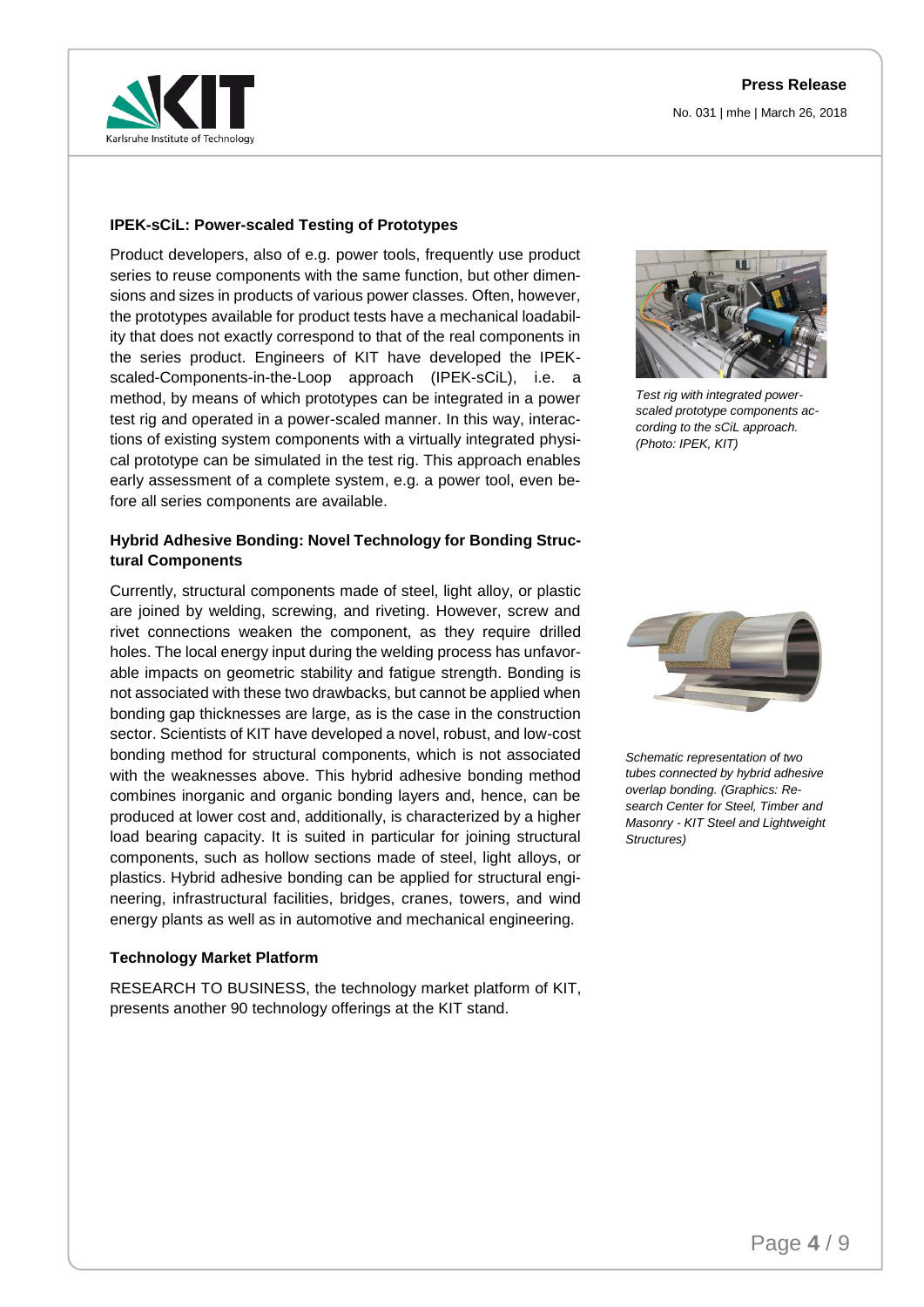

## **KIT in Hall 27, Stand K51 – "Energy"**

#### **PHiL: Flexible Test Lab for Future Power Electronics**

The energy transition requires the development of new grid structures. The generation of energy from renewable sources and use of this energy in high-consumption applications, such as electromobility, will only be possible with power electronics frequency converters. By the high-precision adjustment of voltages and currents, they supply energy in a safe and tailored manner. For early-stage testing of newly developed frequency converters under real operating conditions, scientists of KIT develop a Power-Hardware-in-the-Loop system (PHiL). As a test environment, it enables reliable simulation of the electrical power grid and all fault cases occurring in it. Continuous improvement of the hardware and software of this test lab allows flexible adaptation and adjustment of all components of the complete system.

#### **Redox Flow Batteries: Reliable Storage for Renewable Energy**

The energy transition needs technical solutions for the decentralized storage of energy from solar and wind power and the compensation of fluctuating production capacities. Apart from the established lithium-ion technology, the redox flow battery offers an innovative solution: It stores electric energy in liquid chemical compounds. The flow battery has a number of advantages that make it particularly suited for medium to large storage projects: Thus, power (kW) and energy (kWh) can be scaled independently of each other. A simple example of an application is the "shifting" of solar energy into the night. Scientists of KIT study options to reduce the costs and make the flow battery technology more reliable. So far, every battery installed had to be adapted manually to a specific application scenario. With the new control system developed by KIT, entire battery clusters can be managed decentrally. Hence, battery modules can be prefabricated and only need to be connected at the installation site.

#### **EDR: Monitoring and Analysis Tool for Electrical Power Grids**

As the energy transition progresses, the number of consumers simultaneously power from wind and solar energy on a decentralized level is growing. They replace increasing fractions of production capacity, but hardly serve the grid, as they neither fulfill tasks like voltage stabilization nor provide control energy. In future, smart grids are to fulfill these tasks. Their design and control are based on precise system models and high-resolution measurement data from ongoing grid operation. For this purpose, lectrical engineers of KIT have developed an Electrical Data Recorder (EDR). When installed in the grid near the end consumer or in industrial facilities, the EDR can precisely



*Single-phase voltage source of the modular Power-Hardware-in-the-Loop system (PHiL) for high-performance and highly efficient simulation of the electrical power grid. (Photo: ETI/KIT)*



*Battery management for decentralized monitoring and control of redox flow batteries enables simple stand-alone operation. (Photo: Markus Breig, KIT)*



*The Electrical Data Recorder supplies high-resolution measurement data from ongoing grid operation – even during voltage losses. (Photo: IAI, KIT)*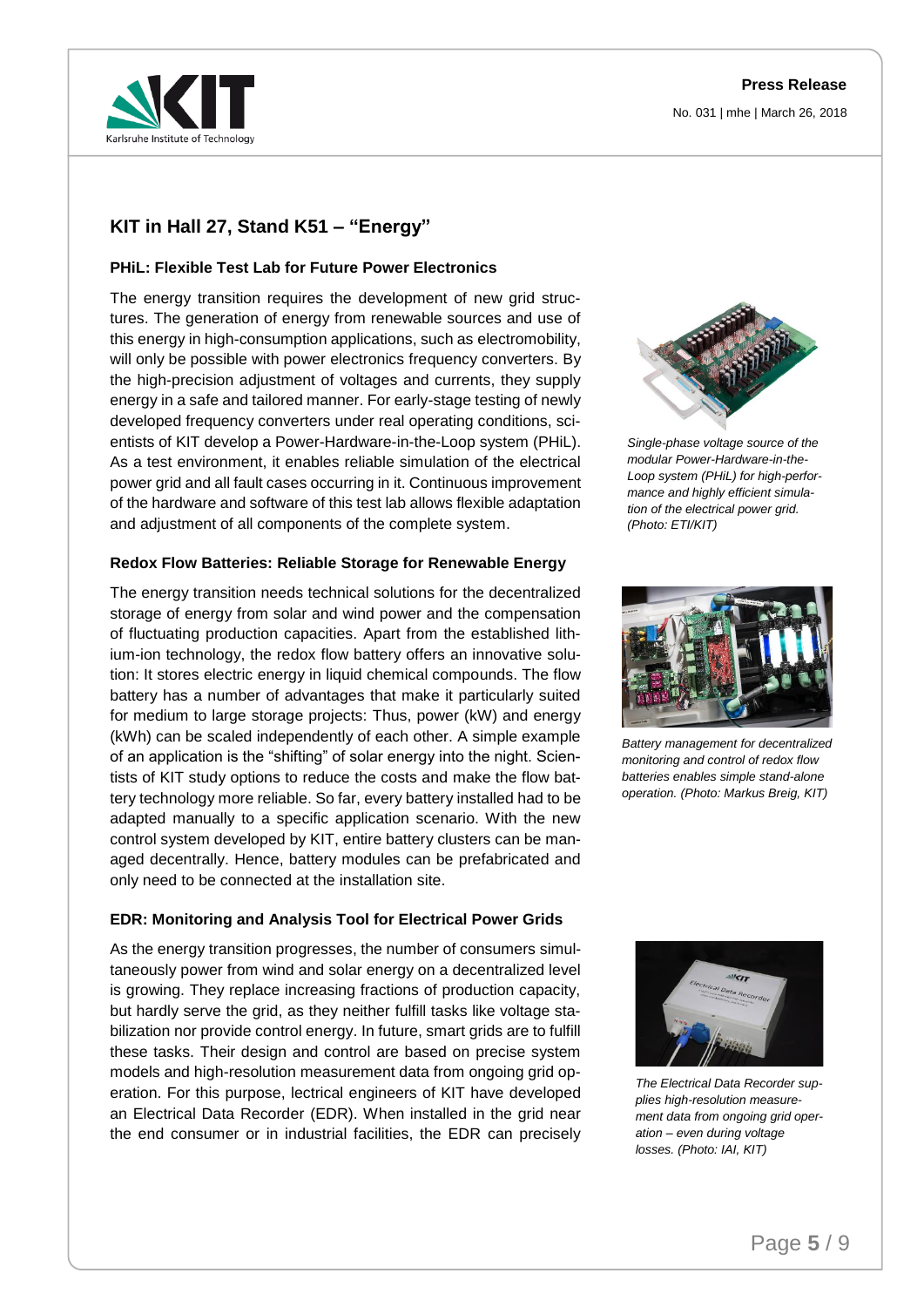No. 031 | mhe | March 26, 2018



measure grid voltage and load currents. The EDR, together with datadriven modeling of grid segments and operating resources, will considerably improve the quality of system models and, hence, future control of a smart grid.

#### **Startup otego: Microenergy Supply without Battery and Cable**

For applications on the Internet of things and in Industry 4.0, thermoelectric generators may offer a good alternative for smallest autonomous consumers: Instead of extracting electric power from battery storage systems or cables, the microgenerators made by KIT's startup otego GmbH directly produce electric power from surrounding heat sources and, thus, ensure continuous supply. This reduces the maintenance expenditure and the saves resources. Heavy metals, such as tellurium, are not needed at all. Their compact design, the absence of mechanically moving parts, and the use of plastics as base materials make the microgenerators highly robust and reliable. The energy thus supplied can be used to operate a wide variety of sensors, measurement electronics, and wireless systems: From simple products, such as an electronic radiator thermostat, to sensor nodes in larger facilities.

On April 23, 12.30 hrs, Frederick Lessmann, one of the otego founders, will speak about "Industrie 4.0 – Wer wird da eigentlich smart gemacht?" (Industry 4.0 – Who is really getting smart?) at the "Forum Young Tech Enterprises" (hall 17, stand A58).

#### **Startup SciMo: Innovative Electric Drive Technologies**

The intensive further development of electric drives is crucial to electromobility. While compact and high-performance motors are required, impacts on the environment and manufacturing costs have to be reduced as well. These challenges are addressed by SciMo – Elektrische Hochleistungsantriebe GmbH (SciMo – Electric High-performance Motors), a startup of KIT established in 2017. SciMo has already developed several successful motors that helped KIT's "Ka-RaceIng" team win the "Formula Student Electric 2016" and were used in the prototype of TU München winning the Hyperloop competition of SpaceX 2017, for instance. The motors main characteristics are their small sizes and high power outputs. The compact design is achieved by an elevatedrotational speed level. By means of a downstream gearbox, the rotational speed of the electric motor can be adapted ideally to various drive scenarios. Innovative cooling methods, such as the indirect groove cooling method optimized by SciMo, allow for very high continuous current densities, which increases the performance of the motors. With these properties, they might also be used as generators in future airborne wind power plants.



*Thermoelectric generator made by otego – not larger than a sugar cube. (Graphics: otego GmbH)*



*SciMo's high-revolution synchronous generator with a maximum rotational speed of 30,000 rpm. (Graphcis: SciMo)*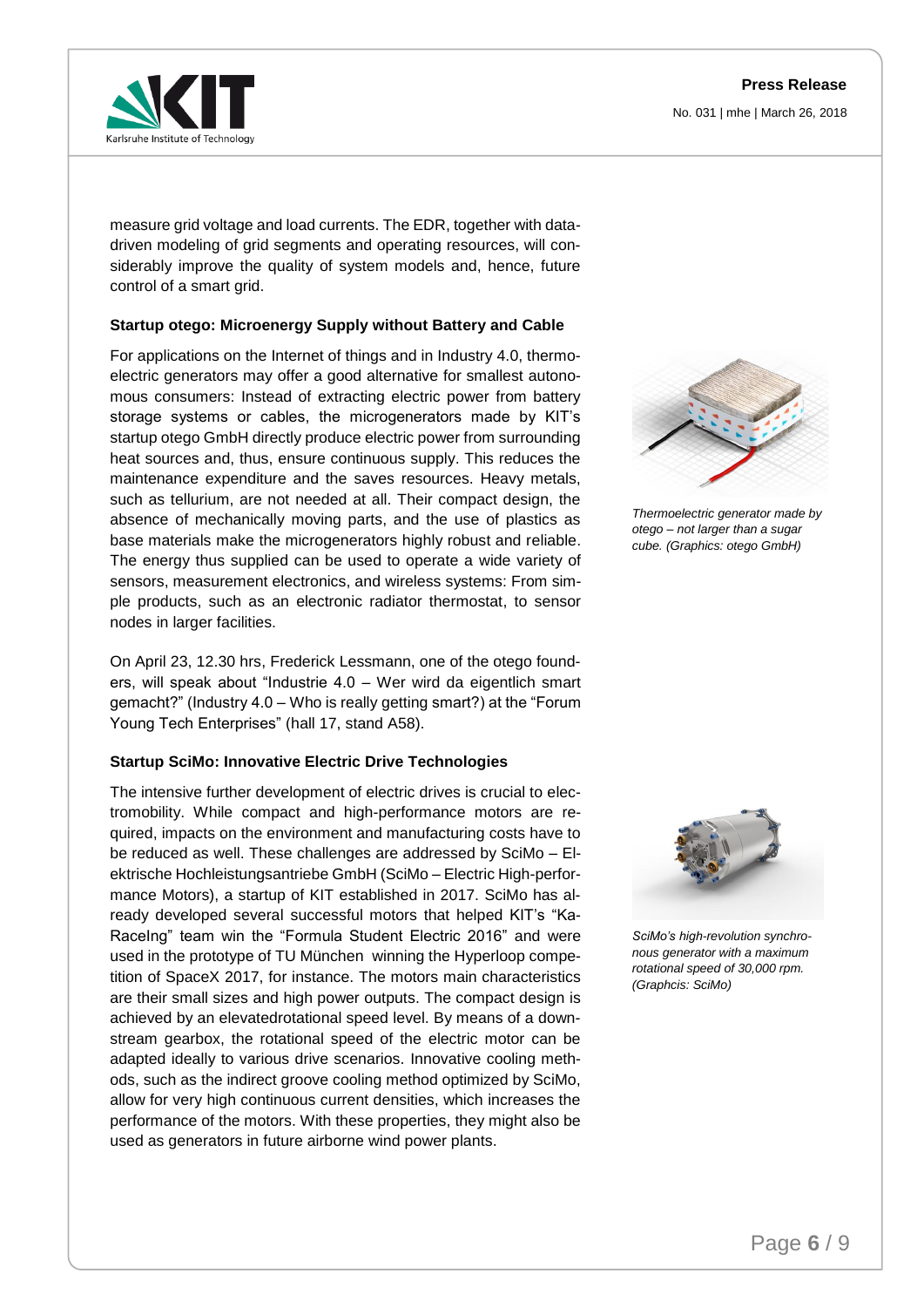#### **Technology Market Platform**

RESEARCH TO BUSINESS, the technology market platform of KIT, presents another 30 technology offerings at KIT's Energy stand. These offerings cover KIT's innovations which might be translated into marketable products and processes.

#### **ENSURE at Hannover Messe**

The ENSURE consortium coordinated by KIT and funded by the Federal Government as one of four Kopernikus projects for the energy transition will also be present at Hannover Messe on Thursday, April 26, 2018. Then, Rik W. De Doncker (RWTH Aachen) will be available to answer questions in the walk-in showroom of the "Integrated Energy Plaza." In addition, Sascha Altschäffl (TenneT) will speak about ENSURE at the forum "Life needs Power" from 12.30 to 13.00 hrs.

### **KIT at Other Stands**

#### **Joint BIOKON Stand A01, Hall 2: The Body Language of Components**

KIT presents innovative methods for lightweight construction and optimization of technical components. These methods have been derived from natural structures, based on Professor Claus Mattheck's latest book "Pauli Explains the Form in Nature."

#### **FZI Stand B01, Hall 2: New Robotics Solutions and Networked Driving**

The Research Center for Information Technology (FZI) of KIT presents complex robot applications that can be programmed easily and quickly. In addition, the Baden-Württemberg Test Area for Autonomous Driving and a system for manipulated communication between vehicles will be displayed.

#### **VDI Stand C40, Hall 2: Automatic Exposure System**

The fully automatic exposure system presented is used to study the impacts of fine dust on health. The system is suited for examining in vitro the effect of fine dust on human lung cells. Aerosols are applied to human lung cells in a reproducible and controllable manner.

#### **Young Tech Enterprises, Stand B74, Hall 17: Startup Teams of KIT Present Themselves**

The "Young Tech Enterprises" park gives the dynamic high-tech startup scene a platform to present itself. On all days, startup projects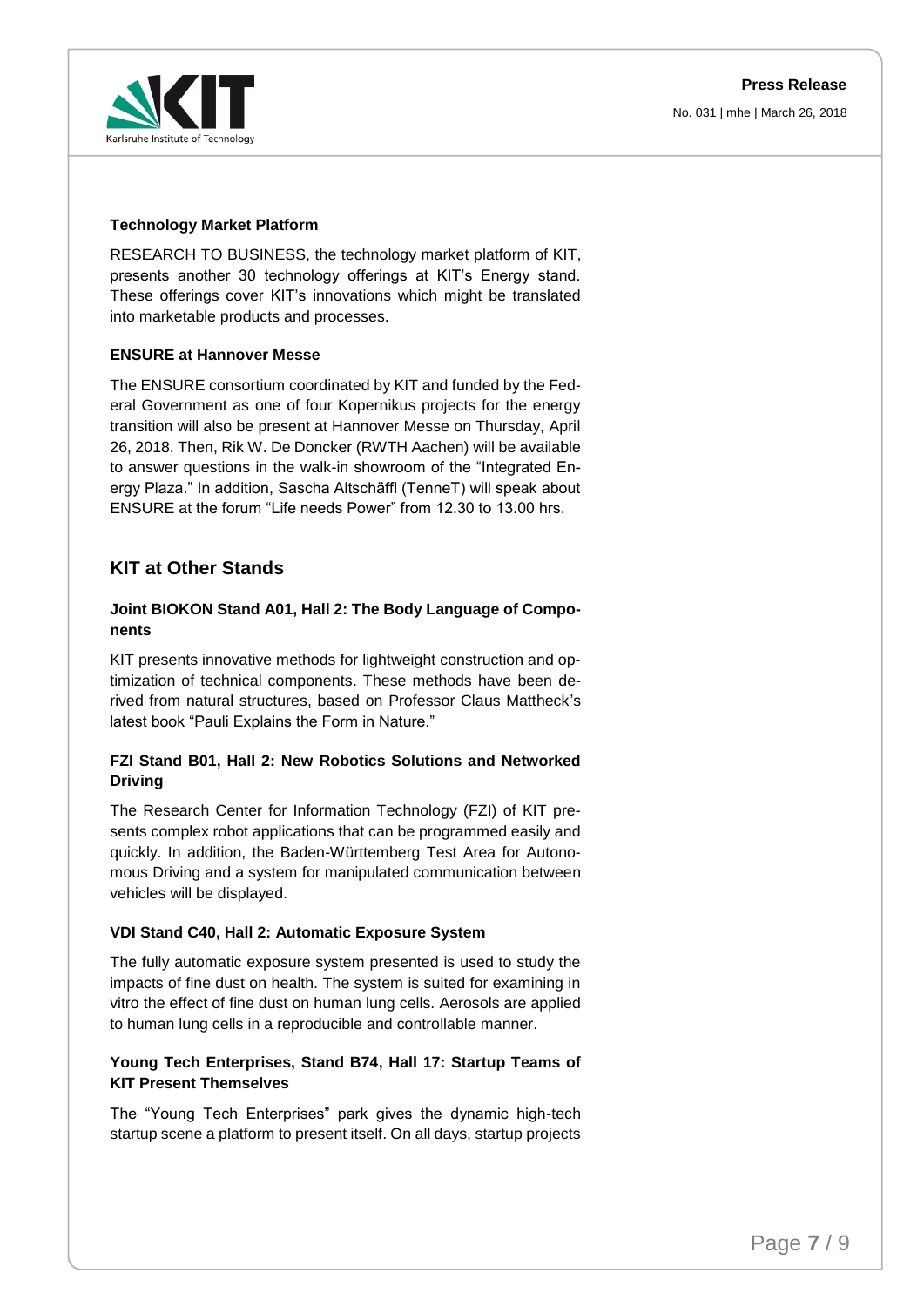**Press Release** No. 031 | mhe | March 26, 2018



and spinoffs of KIT will introduce themselves: Carol Innovation,  $\mu$ y-Print (Monday, April 23); Knowtion UG, ReTest GmbH (Tuesday, April 24); Heisenberg, Usertimes (Wednesday, April 25); Smartivate, robodev (Thursday, April 26), robodev (Friday, April 27). More information is given at [http://www.hannovermesse.de/de/rahmenpro](http://www.hannovermesse.de/de/rahmenprogramm/specials/young-tech-enterprises/)[gramm/specials/young-tech-enterprises/](http://www.hannovermesse.de/de/rahmenprogramm/specials/young-tech-enterprises/)

## **The Future of Work – Main Topic of KIT's Research Magazine and Podcast**

Parallel to the start of Hannover Messe, the latest issue of KIT's research magazine "lookKIT" will be published. It will contain a number of contributions on "Integrated Industry:" From smart factories to digital building management to governance and human resources management in the era of Industry 4.0. Enjoy reading at [http://www.sek.kit.edu/english/2142.php.](http://www.sek.kit.edu/english/2142.php)

For the research podcast KIT.audio, author Heiko Bahr met experts of KIT from the areas of computer science, work science, climate research, and technology assessment. In scenarios from industry production to care of the elderly, they point out what future working life may be like and how we are to control the sometimes promising and sometimes threatening development. Listen to our podcast on [www.kit.edu/audio.](http://www.kit.edu/audio)

**Information on the stands and exhibits of KIT at Hannover Messe 2018 is also given in the digital press kit: [www.kit.edu/hannover](http://www.kit.edu/hannovermesse2018)[messe2018.](http://www.kit.edu/hannovermesse2018)**

**Being "The Research University in the Helmholtz Association," KIT creates and imparts knowledge for the society and the environment. It is the objective to make significant contributions to the global challenges in the fields of energy, mobility and information. For this, about 9,300 employees cooperate in a broad range of disciplines in natural sciences, engineering sciences, economics, and the humanities and social sciences. KIT prepares its 26,000 students for responsible tasks in society, industry, and science by offering research-based study programs. Innovation efforts at KIT build a bridge between important scientific findings and their application for the benefit of society, economic prosperity, and the preservation of our natural basis of life.**

*Since 2010, the KIT has been certified as a family-friendly university.*